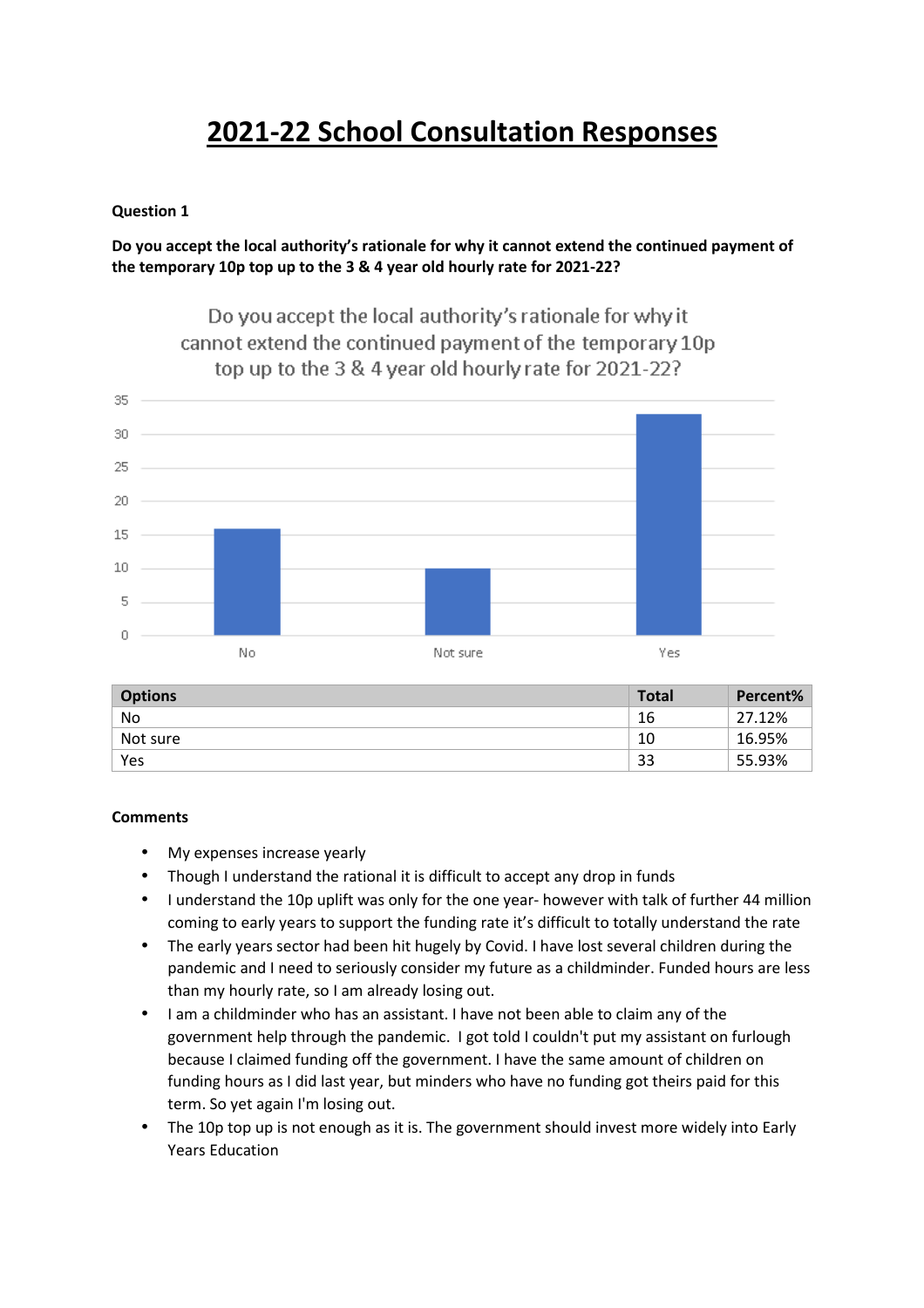- We are in desperate need of support to survive this financially challenging time, as we negotiate our way through to a more stable future. We have already suffered staff losses as a direct result of the Pandemic and the coming year is uncertain
- Completely understand the reasoning. Also completely disheartening considering the challenging and difficult circumstances in which Early Years Settings are finding themselves.
- My hourly charge for a child's place is £5.25ph I am not incentivised to offer funded places as my business loses income on every place offered. Places will be limited if reductions are made as this is not sustainable for me.
- I'm sure had we as a PVI sector not had filled our forms out we wouldn't have got our funding. Schools need to be treated the same way regardless.
- I understand why the 10p top up cannot be extended but think this could have been avoided if actual head counts were considered in September.
- Early Years has suffered enough since Covid pandemic. Our setting has struggled to fundraise as a result of this and we rely on government funding a top up of 10p to the 3 and 4 year old hourly rate is surely not asking too much.
- Whilst I appreciate this money was pulled from underspend in previous years, the council has not explained how it will ensure/monitor underspend doesn't happen in the upcoming year. The fund should be distributed out timely and shouldn't be a reserve fund for future years. Early Years providers need access to the funds at this difficult period now.
- I don't accept the rationale. Being a private EY provider, I have experienced a substantial decrease in private (outside funded hours) intake at the nursery during Covid pandemic. The funding/hour fee payment is very low comparing to the actual costs of employing staff and other costs of running the nursery. The 10p increase allowed us to, partially, 'bridge' the gap, but not eliminate it. Therefore, taking it away, will negatively impact our ability to provide care and pay the bills. As far as your concerns of overspend in the sector, this is a problem for the Government not the providers; we have remained open to care for the children of key worker, and other that not having to pay business council tax, we have not received any help from the Government whatsoever. The funding we received for the summer term, just covered our wages bill and no more. We lost 90% of our private income for that term, we had to furlough staff, but their pension and full holiday pay continued at our cost. Example - 6 children on 3/4 years old funding generate £26.38/h; Cost of employing 2 practitioners on minimum wage (just wage pay without NI or Pension contribution) to take care of this group of children - £17.44/h Surplus - £8.84 to cover all other associated costs, not mentioning the profit that we can re-invest to provide better care and education for our children. Not a very optimistic or 'pretty' picture!"
- I didn't know it was temporary.
- Our evidence is that less Children are accessing the funding meaning that the council are still holding on to money from Central Government which should be distributed to early years providers. With only a 6 pence increase in 3-4 year old funding less the 10 pence means that settings are 4 pence per hour down on last year with a 20 pence per hour increase in living wage plus pension and NI. Settings will now be worse off and all what will happen is that the non-funded children will pay more, and service fees will have to be introduced for all Children accessing early years funding.
- The removal of the 10p increase will impact greatly my provision. The government increase of 8p per hour and then the additional cost to minimum wage means that I will be operating at even more of a loss. This needs to remain to help the sustainability of provisions. We have also experienced heavy expenses in order to operate, through additional cleaning, additional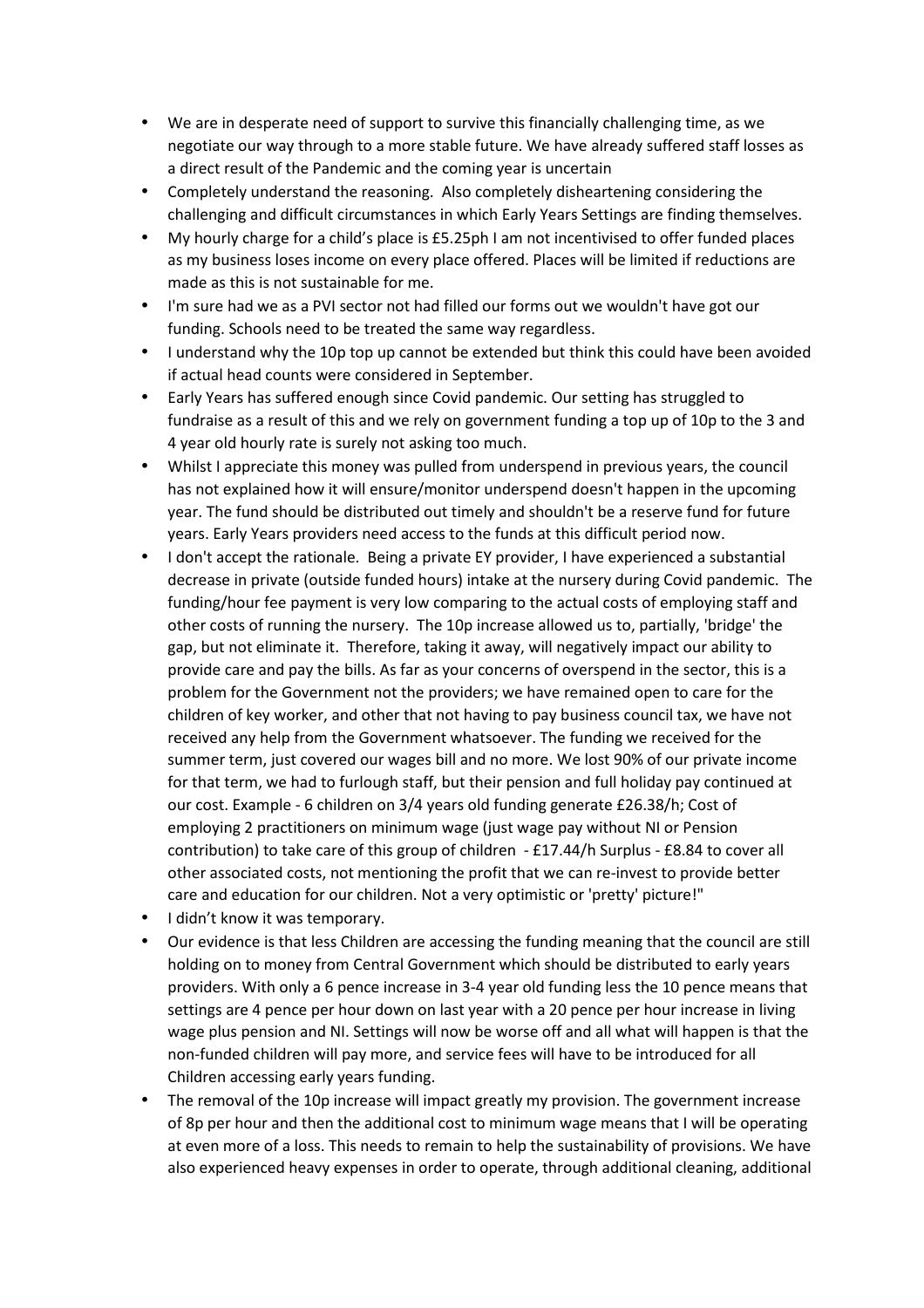PPE, covering staff absence, handwashing (soap and hand towels), additional support for children who have been impacted and much more. We have been delivering above and beyond the funding amount for many years and now you want us to deliver for nothing. No business can sustain such loss.

- just as times are hard for the local authority, the sector is on its knees with years of underfunding and COVID19 has added to the financial pressure we are all under.
- Although it is recognised that the Early years Funding formula must be sustainable, the 10p top up is much needed to ensure the continuation of many provisions. Due to Covid there are now additional expenses such as PPE, extra cleaning and covering staff absences which need to be drawn from somewhere.
- The increased payment in Autumn 2019 ensured we were able to continue operating.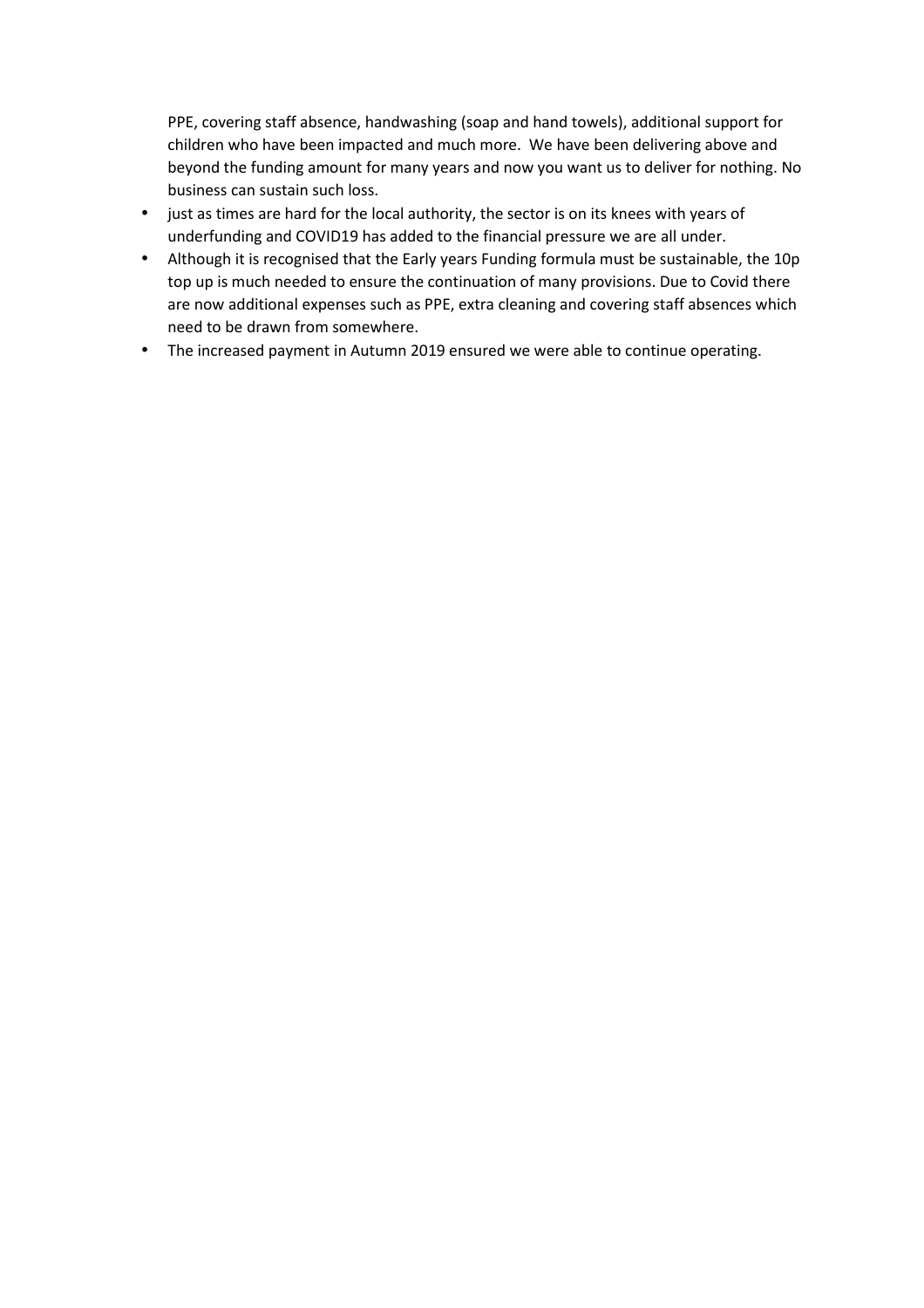# **Question 2**

# **Do you understand that the expected increase in the 2021-22 hourly rate, to be announced by the government by 18th December, will be passed on to providers?**

# Do you understand that the expected increase in the 2021-22 hourly rate, to be announced by the government by 18th December, will be passed on to providers?



| <b>Options</b> | <b>Total</b> | Percent% |
|----------------|--------------|----------|
| No             | U            | $0.00\%$ |
| Not sure       | 4            | 6.78%    |
| Yes            | 55           | 93.22%   |

# **Comments**

- Hopefully it will balance out!
- we hope the rate will be passed on in full once announced
- This is not guaranteed, so I cannot rely on this going forward.
- This still does not afford us the amount required to provide adequate funds to sustain our business.
- Hoping the Government support the sector as promised and enable Council to subsequently pass on any additional funding to providers.
- I feel that childcare businesses have been seriously let down by government this year and many will go out of business. I have no faith that we will get what we deserve.
- Yes, this should be passed in full 100%
- Any increase in funding will be greatly appreciated!
- Yes, but again this does not cover the increase in operational costs.
- Although it is minimal in comparison the additional costs we are have already had and the rise in minimal while welcome has added even more pressure onto an already stretched Early Years.
- Does the LA agree with the rationale behind the sector's agreement to increase the rate of retention (which fell in line with the temporary 10p uplift) and understand that this rationale may change now that the 10p has been removed from our budgets?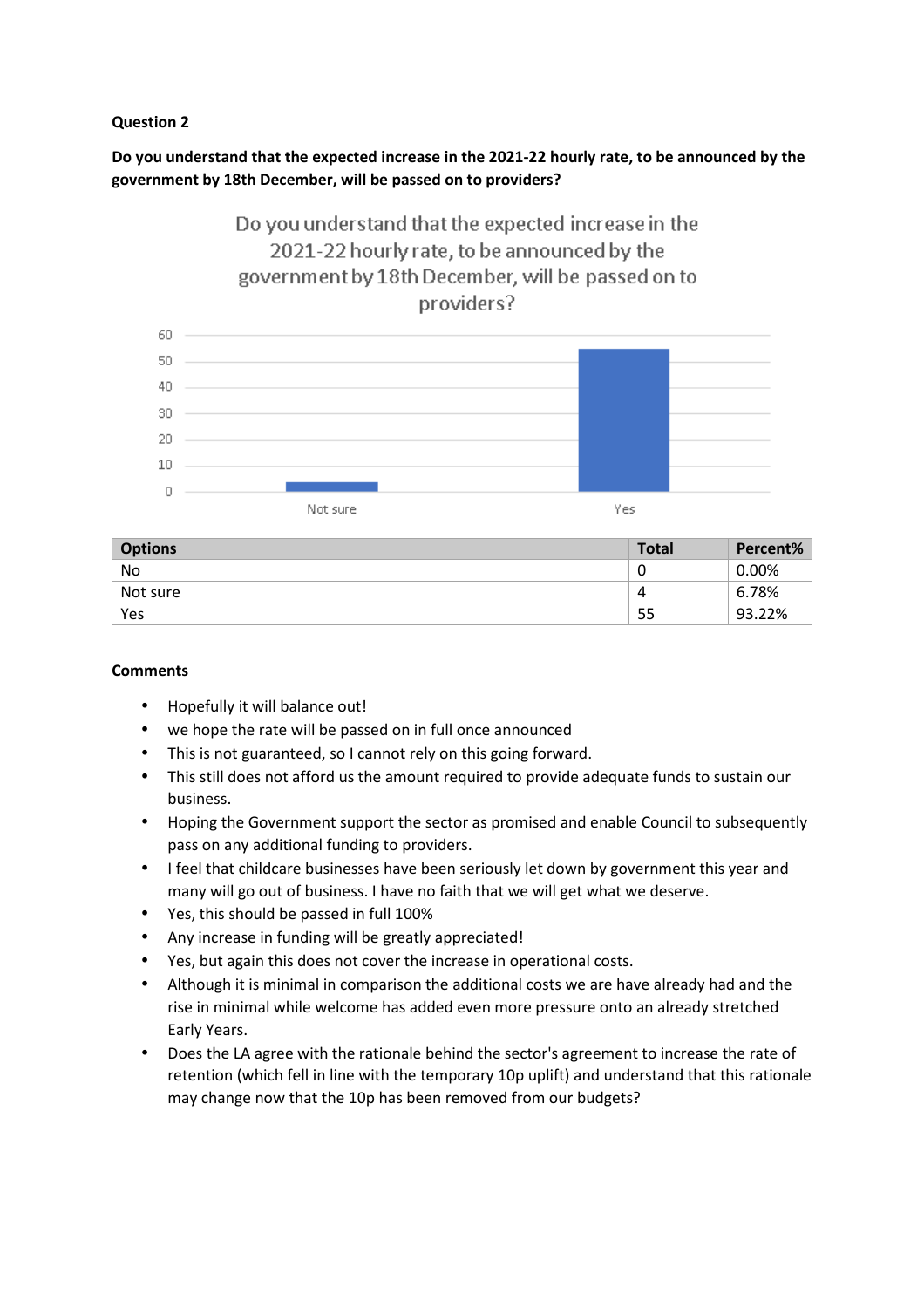# **In consideration with the proposed changes to the hourly rate, do you have any comments or concerns about the impact of this on your provision**

- Obviously the pandemic has and is having significant consequences to our business and that of parents, the change in the hourly rate needs to reflect the hardships that we are all going through and should be enough to help us sustain our businesses, we are not going to be able to put up our prices for the foreseeable future as our families just cannot afford this. as well as facing rises in wages and general running costs.
- My expenses increase yearly. I could have all my children at the same time claiming the 30 hours how do I pay my increase bills with no extra funds coming in.
- Our numbers have dropped significantly with Covid, so the provision is impacted all round!
- the impact on my provision will be felt greatly- the last year has put even more financial pressures on already pressured finances- whereas the funding scheme for the Autumn Term helped many providers with low 3-4 year olds I think the sector still has low occupancy and sustainability is an ongoing issue
- I have a child of my own so am only allowed to care for 2 others. If I received funding for 2 children, it currently would give me an income of 8.70 an hour before expenses. It would be nice if the funding added up to living wage or minimum wage plus a little more to allow for expenses. Low funding means for many this is not a viable business so i am not surprised that many childminders are choosing not to continue.
- Huge concerns about whether I can afford to stay open. This will just compound matters. Fellow childminders I know already refuse to take funded children - I met be forced into making this decision too if my work has so little value.
- It's costing me more money on paper towels for the children extra cleaning products.
- After a difficult year any expected increase should be passed on to us the providers. We are having to increase our outgoing in April 2021 due to the rise in the minimum wage increase and therefore an increase to incoming fees would be welcome. We charge no top up fees and therefore a child attending 30 hours is totally free to attend for the parents and their fees to us are completely paid via the funding.
- Obviously, with the pandemic having had the effect it has had on the nurseries and take up of places low, which impacts on income and therefore sustainability the removal of the 10p is not ideal. However, we knew the extra 10p was temporary, but it would have really helped if it could have been continued into the next financial year. Any additional increase in the hourly rate will be very well received at a time of uncertainty.
- I am concerned that the 2021-22 funding increase will not be enough, particularly given the removal of the temporary 10p per hour top up. The number of children attending the nursery is lower due to reduced take up/ restricted visiting times due to Covid/ reduced nursery capacity to provide space for additional staff rooms in order to reduce contact between room groups within the nursery. Financially it is going to continue to be a real struggle for the next year or two, until things can go back to normal and parent's confidence has increased. However, I also understand that the government and local authority will have been hit hard financially due to the current crisis, and we all need to seek an approach that is prudent but also enables us to get through the difficult times.
- Even an increase will continue to pose a financial challenge to our future.
- We are already beginning to access our charity reserves this term and we are very lucky that we have been able to build those up over the last few years in preparation for such events (although we could never have anticipated this)! This term has been considerably hard for us, an influx of two year olds starting but only with minimal sessions as parents are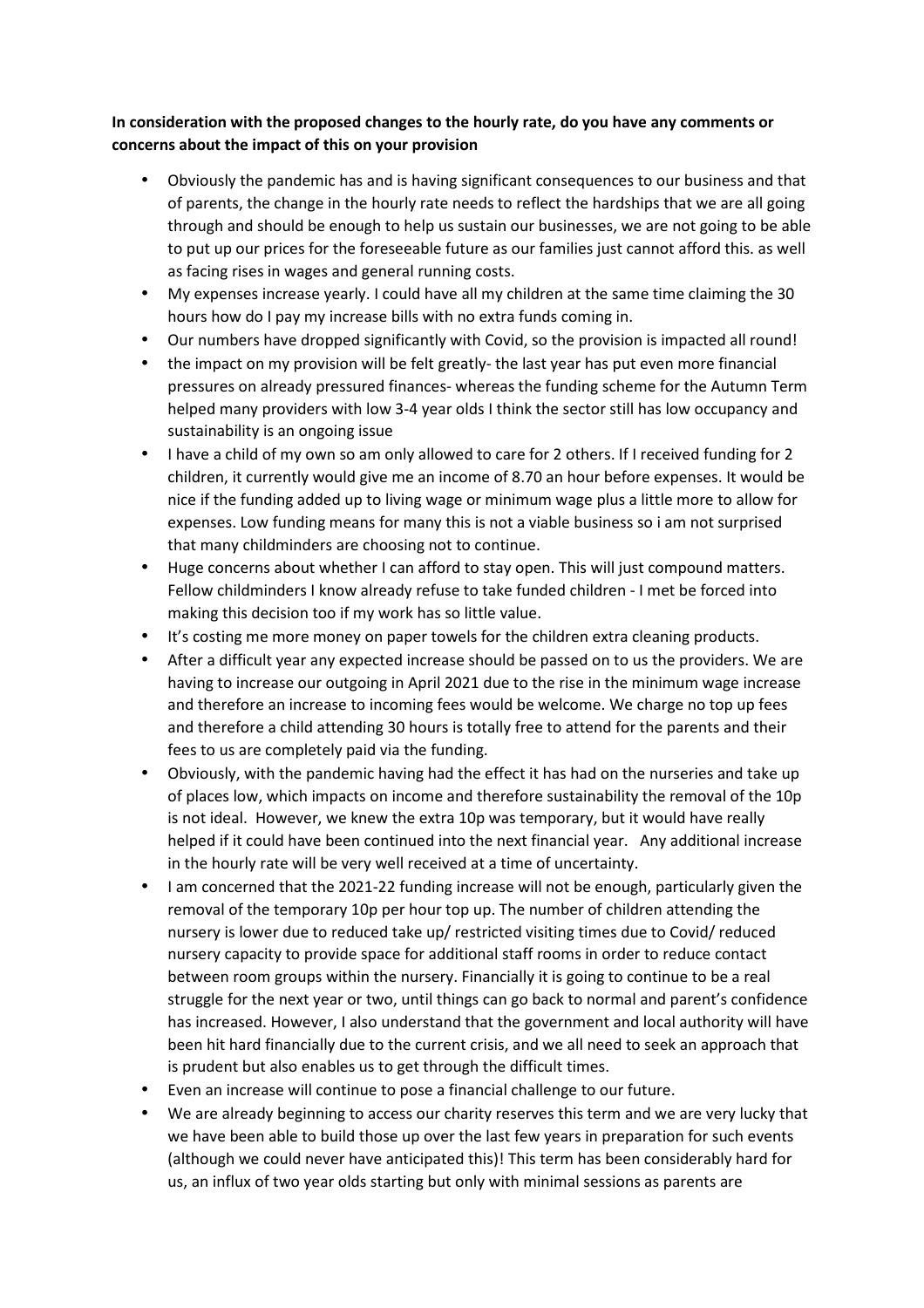understandably nervous. We have a high degree of children needing specialist support and interventions but with all services stretched and a backlog of waiting lists there are additional pressures placed on setting to deliver and support. We are finding this hard when funding is low and will remain low. Every penny really does count at this moment in time!

- I think the hourly rate should be much more attractive to encourage providers to offer the funded places. When you take into account the resources and food that we provide before our wage is taken, in most cases we fall below the national minimum wage. We should not have to take on more children to get a good wage. We should be paid the appropriate rate to provide care which provides us with an appropriate salary.
- A reduction in funding will mean that fewer places are offered to funded children as this is unfortunately not sustainable. My hourly rate is £5.25ph and this is how much I need to earn per place to ensure I can meet all my obligations.
- Our setting continues to be affected by the pandemic. Our numbers have still not recovered and increased cleaning materials, wages for extra cleaning when the children have left is all taking its toll on our future sustainability. Our setting did not benefit from any grants as we rent a hall from the scouts.
- Early Years is always underfunded and as a sector we are struggling as is especially with the Free Word.
- As a small school any change in the hourly rate will have an effect on us
- Continuing low birth rate plus increased costs relating to Covid continue to make it difficult to operate viably. The loss of the top up payment will have a further effect on already tight finances.
- The hourly rate is so low that it doesn't even cover the increase in the living wage let alone the pensions, then there are utilities and rise in all costs. This then has to be passed onto the parents the nursery cannot be sustained on these funding figures, if we have better hourly rate, I would not need to increase the nursery fee's year on year and parents and nurseries would both benefit.
- It is very concerning the impact of ever rising costs not only to do with reducing COVID risks and associated staffing, but also living and minimum wage increases alongside large increases to supplies and disposables. This is economically a very challenging and worrying time and know that whilst the local authority will fight for funding in these uncertain times it is a real concern for the ongoing of funded provision. Whilst we aim to be a qualified and skilled workforce, I am concerned about maintaining high quality on a shoe-string budget.
- If the headcount from September 2020 were the fees that were paid rather than taking the higher numbers from September 2019 this could have been avoided. With the current situation in the country I think even more childminders will have to stop work and we've lost quite a lot this year already.
- Since Covid staff have had to work extra hours to maintain high standards of cleaning. I believe the hourly rate should be increased.
- In the report it mentions double funding providers, surely this is down to the poor process where parents are given freedom to move between providers as they like. Surely if we have a process where parents have to have confirmation from existing provider or transfers can only happen at the start of a term, we can check an online portal before we sign a child up. This would be more beneficial for all.
- We need to ensure the funding that is assigned to providers is paid in full to them as far as possible and it's the councils provider agreement that is not in line with the gov template that puts Nottingham city providers at a disadvantage. Here is a link.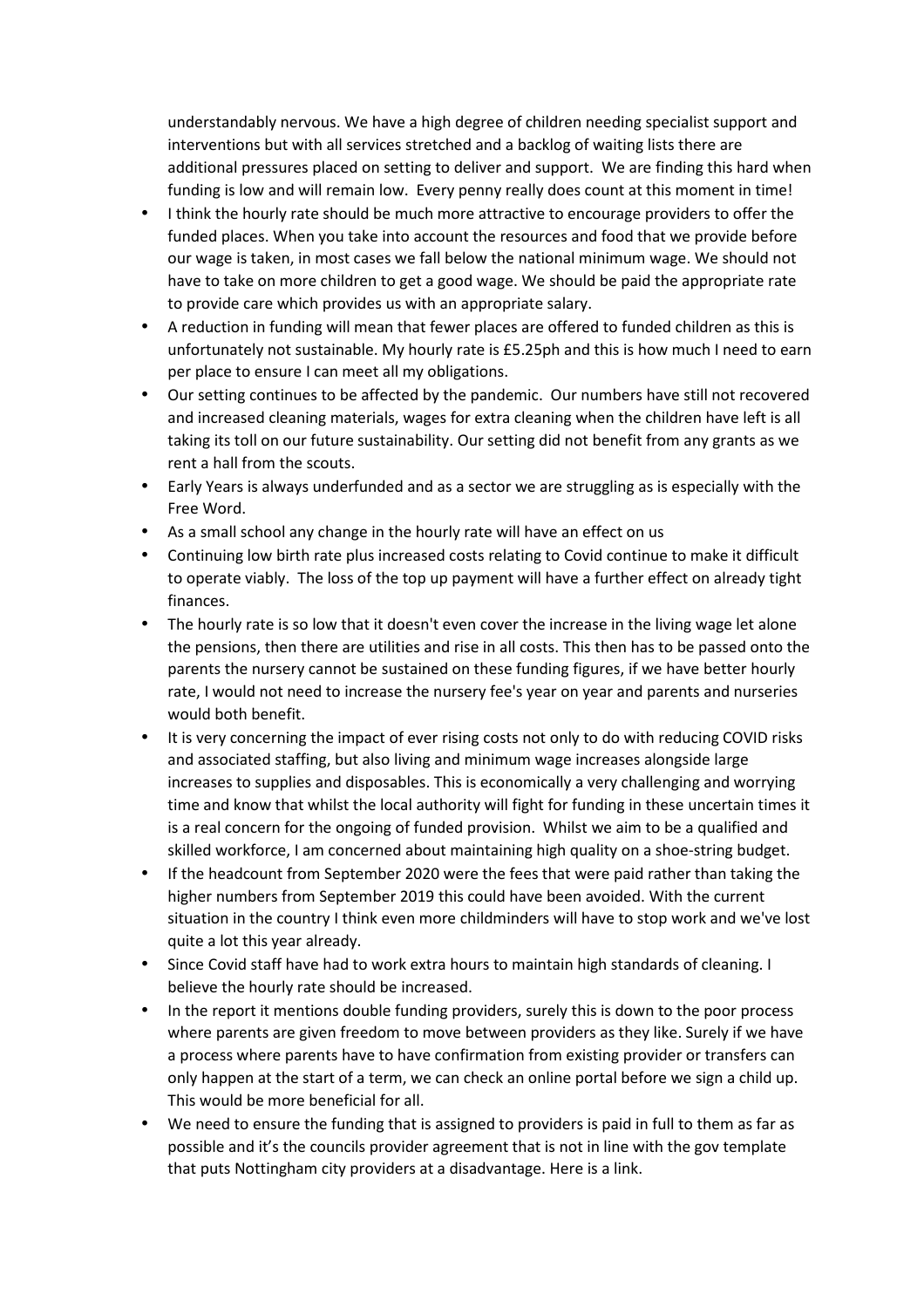https://www.gov.uk/government/publications/free-early-years-provision-and-childcaremodel-agreement?fbclid=IwAR1fMX3-

xsYeISYeRLQbAaieLibYJ1pn1Q1cQN5h3Ds66ZdOhWcKqZgswwA . We operate across 3 local authorities and the Nottingham City provider agreement appears to be the one that puts providers like us at an unfair disadvantage when it comes to claw backs for attendance, notice periods when these are outside of our direct control. Other LA's appear to do this much better. There may be lessons across the county boundaries we should look at. I am happy to feedback in person, I just don't know who I should link in with to pick these discussions with.

- It should have no big impact on my setting
- I do still believe that especially in these difficult times we should be able to ask parents and carers to top up their payments to meet our hourly rates
- The EY Childcare and Education is underfunded. The government via Ofsted wants a greater emphasis on education in the EY sector, the view that we fully support. Yet, Level 3 Early Years Practitioners, who are generally paid the living wage (or just above), have a qualification designed for childcare and child safety, in most cases they are not ready/able to deliver high quality EY education due to the limitations of their training. If the Government wants our children to enter school education well prepared for the primary curriculum, EY providers must be able to afford to employ EY teachers as well as Level 3/4 practitioners and this costs more money in wages. Wages for the majority of nursery employees has increased substantially over the last two years while the funding for childcare has remained static. The temporary 10p was needed and should remain as a minimum increase in April 2021. If we don't receive a substantial increase to funding soon, our future as EY private provider will remain very uncertain.
- This will have no impact.
- We will have no choice but to reintroduce the service charge for funded Children (3-4 yr olds) which we scrapped last year with the 10 pence extra payment. I really just don't understand how this is acceptable to award, in effect, a lower hourly rate than last year. I find your newsletter quite insulting and very Patronising with the heading "Good News" In effect you are calling the providers of Childcare stupid in believing this to be good news. How can a 4 pence reduction be "Good News"
- With increases to minimum wage things will be difficult
- Yes...we are a small team, and this has helped us to remain afloat over this last 9months. The additional payment of the 10p has supported us to help more children who have been impacted and support the children who were unable to attend through regular catch ups on zoom or other platforms to continue their education. We have cut our cloth as thin as we could, both myself and my business partner both work within provision all the time to cut staffing costs. This in its self has but untold stress on our health's. We have no more give and if you feel your need is greater than ours and take away the 10p we will have no choice other than to cut the services we have been offering to children and their families. In truth you may at a later stage have the additional funds again however at what cost and to whom.
- The increases in settings outgoings expected this year due to NMW increase, increased spending due to covid19, (cleaning, staffing, etc) and potentially less children accessing on top of a cut in funding is a perfect storm waiting to happen and settings will close. The impact on the mental health of myself and staff is huge and exhausting and a cut in funding feels like a kick in the teeth.